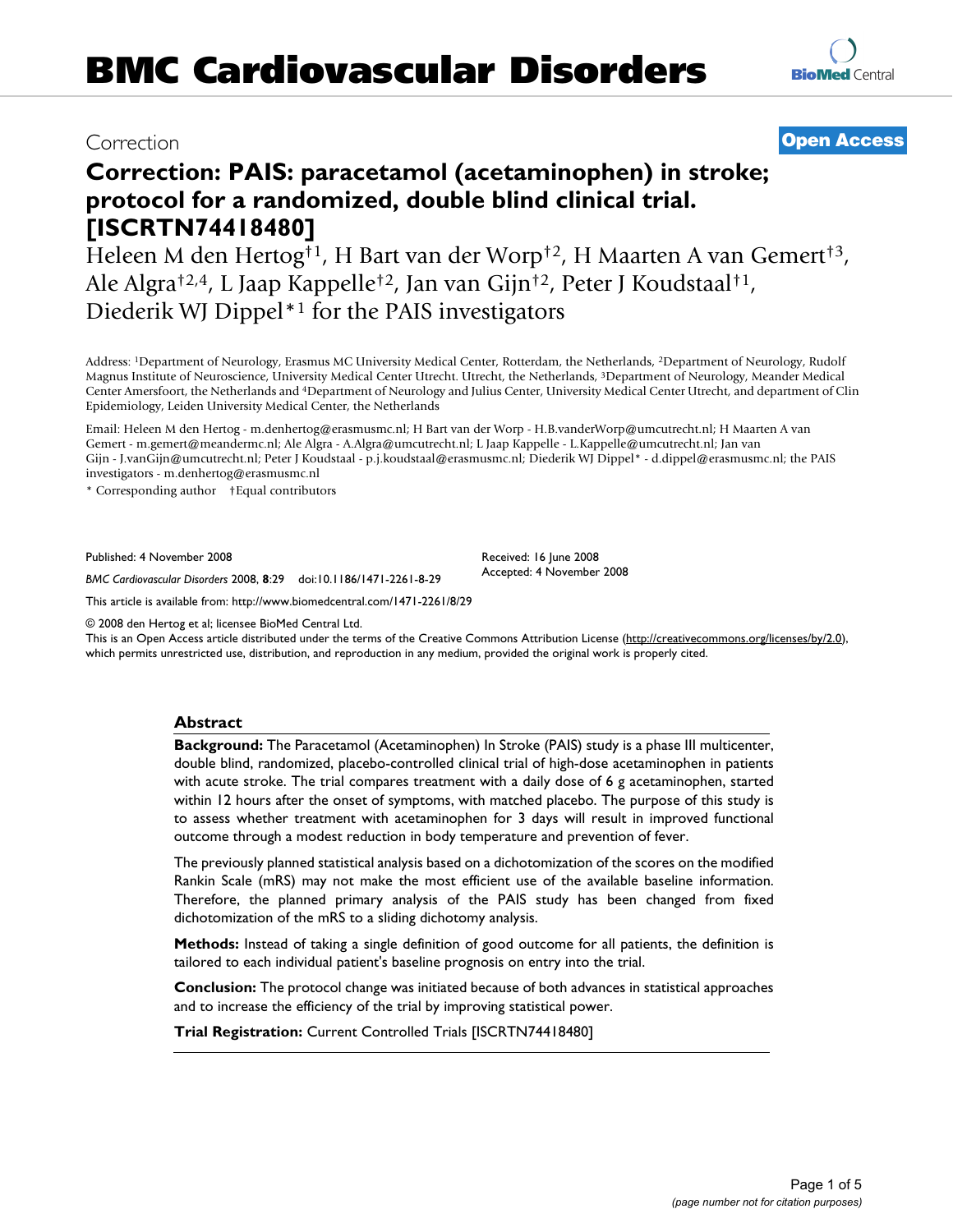# **Background**

The Paracetamol (Acetaminophen) In Stroke (PAIS) Study is a phase III multicenter, double blind, randomized, placebo-controlled clinical trial of high-dose acetaminophen in patients with acute stroke. The trial compares treatment with a daily dose of 6 g acetaminophen, started within 12 hours after the onset of symptoms, with matched placebo. The purpose of this study is to assess whether treatment with acetaminophen for 3 days will result in improved long-term functional outcome through a modest reduction in body temperature and prevention of fever [1].

In the original protocol, the primary outcome measure is a dichotomized score on the modified Rankin Scale (mRS) [2] assessed at 3 months from onset of symptoms, with good functional outcome defined as a score of 0–2 and poor functional outcome as a score of 3-death.

The common approach of dichotomizing the mRS, an ordinal outcome scale, has several disadvantages. First, it may not correspond with everyday clinical practice. Dichotomized outcome analyses convert ordinal scales into binary outcome measures. Most treatment strategies tested in acute stroke trials are not expected to be completely curative, but to lead to improvement. Therefore, it is also informative to show that treatment moves patients from severe to moderate disability or from moderate disability to recovery, and not only to demonstrate differences in the numbers of patients with a good or poor functional outcome. Secondly, dichotomization may limit statistical power. The sample size calculation used for the PAIS study assumes that each patient in the placebo group has a 50% probability of poor outcome at 3 months [1]. In practice, there will be substantial prognostic heterogeneity because of differences in baseline variables between patients. If this is not taken into account, the chance of finding a true treatment effect may be reduced. Thirdly, by assessing only a single health state transition, investigators may be forced to discard a substantial amount of outcome information. This may lead to underestimation of treatment benefit or harm.

Because of these disadvantages of dichotomization, new approaches to outcome analysis have been proposed and tested in acute stroke trials [3-7]. These novel outcome analyses consider the full range of the ordinal outcome scale and lead to a single and meaningful estimate of the treatment effect. One of these new approaches is the socalled "sliding dichotomy" [5]. Other approaches are shift analysis and analyses that make use of ordinal logistic regression [3,4,7].

For the PAIS study, we decided to change the planned analysis for the primary outcome measure from a fixed dichotomy to a sliding dichotomy analysis. This protocol

change was initiated because of both advances in statistical approaches and to increase the efficiency of the trial by improving statistical power.

# **Methods**

Instead of taking a single definition of good outcome for all patients, the definition is tailored to each individual patient's baseline prognosis on entry into the trial. The outcome of an individual patient is thus regarded as good or poor depending on what would have been expected based on the severity of stroke and other prognostic factors.

Blinded data from the PAIS study [1] were used to illustrate this procedure of the sliding dichotomy analysis (Figure 1). With logistic regression, a prognostic index to estimate the probability of good outcome (defined as mRS < 3) was generated on basis of blinded observations in the PAIS study. The prognostic index included age, sex, stroke severity (according to the NIHSS), previous stroke, stroke type (hemorrhagic or ischemic), and diabetes mellitus.

The study population was then divided into 20 quantiles (vingtiles) of the baseline prognostic index. The distribution of the mRS scores at three months was estimated for each vingtile of the prognostic index. For each vingtile the distribution of outcome mRS is given in Figure 1. Thereafter, 6 bands (clusters of vingtiles) were defined in such a way that the median of the mRS in that band would be equal to the next score on the mRS  $(1-6)$ . Cut points would thus be taken at vingtiles 7/8, 11/12, 14/15, 17/18, and 19/20. The primary effect estimate will be the odds ratio of improvement, i.e. a lower score than the median, for patients in a particular band. For example, for a patient of whom the prognostic risk is in the  $12<sup>th</sup>$  vingtile, the median predicted outcome mRS is 3 and an outcome mRS < 3 would be taken as good outcome (Figure 1). This varying bandwidth makes more efficient use of the data than an approach based on tertiles or quartiles, as originally proposed [5]. Note that the choice of cut point is completely independent of the treatment effect, as the data are blinded.

Although the definition of the new primary outcome is based on prognostic indicators at baseline, imbalances in these and other prognostic factors between the treatment groups may still confound the assessment of treatment effect. Adjustments will therefore be made with a multiple logistic regression model that includes time since stroke onset, baseline temperature, stroke severity (as assessed with the NIHSS), stroke type (hemorrhagic versus ischemic), ischemic stroke subtype (lacunar versus nonlacunar) and thrombolytic therapy, as proposed previ-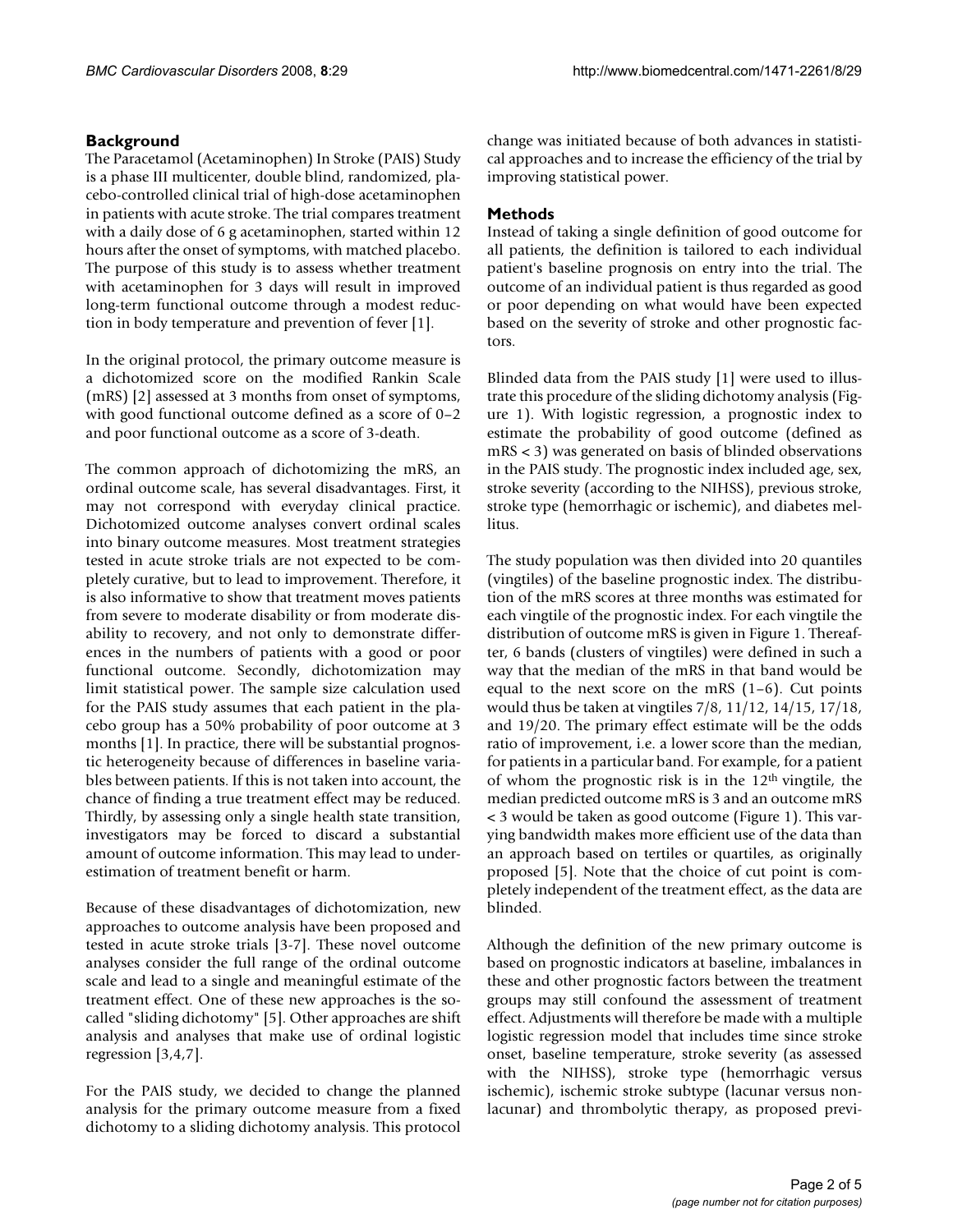

## nostic index for good outcome in the PAIS trial [1] **Figure 1** Distribution of predicted outcome scores on the modified Rankin Scale [2] at three months over ordered vingtiles of a prog-

**Distribution of predicted outcome scores on the modified Rankin Scale**[2]**at three months over ordered vingtiles of a prognostic index for good outcome in the PAIS trial**[1]. Six bands were defined in such a way that the median of the mRS in that band was equal to the next score on the mRS (1–6). Cut points were taken at quantile 7/8, 11/12, 14/15, 17/18, and 19/20.

ously, [1] as well as for age, sex, previous stroke, atrial fibrillation and diabetes mellitus.

Secondary effect measures will include an estimate of the odds ratio for improvement, estimated by means of ordinal logistic regression analysis.

We will also estimate the adjusted odds ratio for the former primary outcome, i.e. good functional outcome, as defined as a score  $\leq$  2, and alternative dichotomizations of the mRS (0 to 3 versus 4 to 6). As reported before [1], the score on the Barthel index at 3 months, body temperature at 24 hours from start of treatment, and quality of life at three months as assessed with the EuroQol-5D will also be assessed.

# **Discussion**

Several approaches to outcome analysis have recently been applied in acute stroke trials, including shift analysis [6], a rank test of original ordinal data, ordinal logistic regression [3], and the concept of a sliding dichotomy [5].

Analyzing the full range of ordinal data for functional outcome has been shown to be more statistically efficient than collapsing data [3]. A recent study compared statistical approaches to the analysis of differences in functional outcome as measured on ordinal scales. The authors concluded that methods that made use of the full range of ordinal outcomes were more sensitive to treatment effects. However, in this study methods that incorporate baseline prognostic information, such as the sliding dichotomy, could not be evaluated [3].

Shift analysis [6] is not a formal test, but a calculus to estimate the proportion of patients moving from one category on the ordinal scale to the next. This can be a useful measure to gain insight in the size of a treatment effect. A disadvantage of shift analysis is that the uncertainty con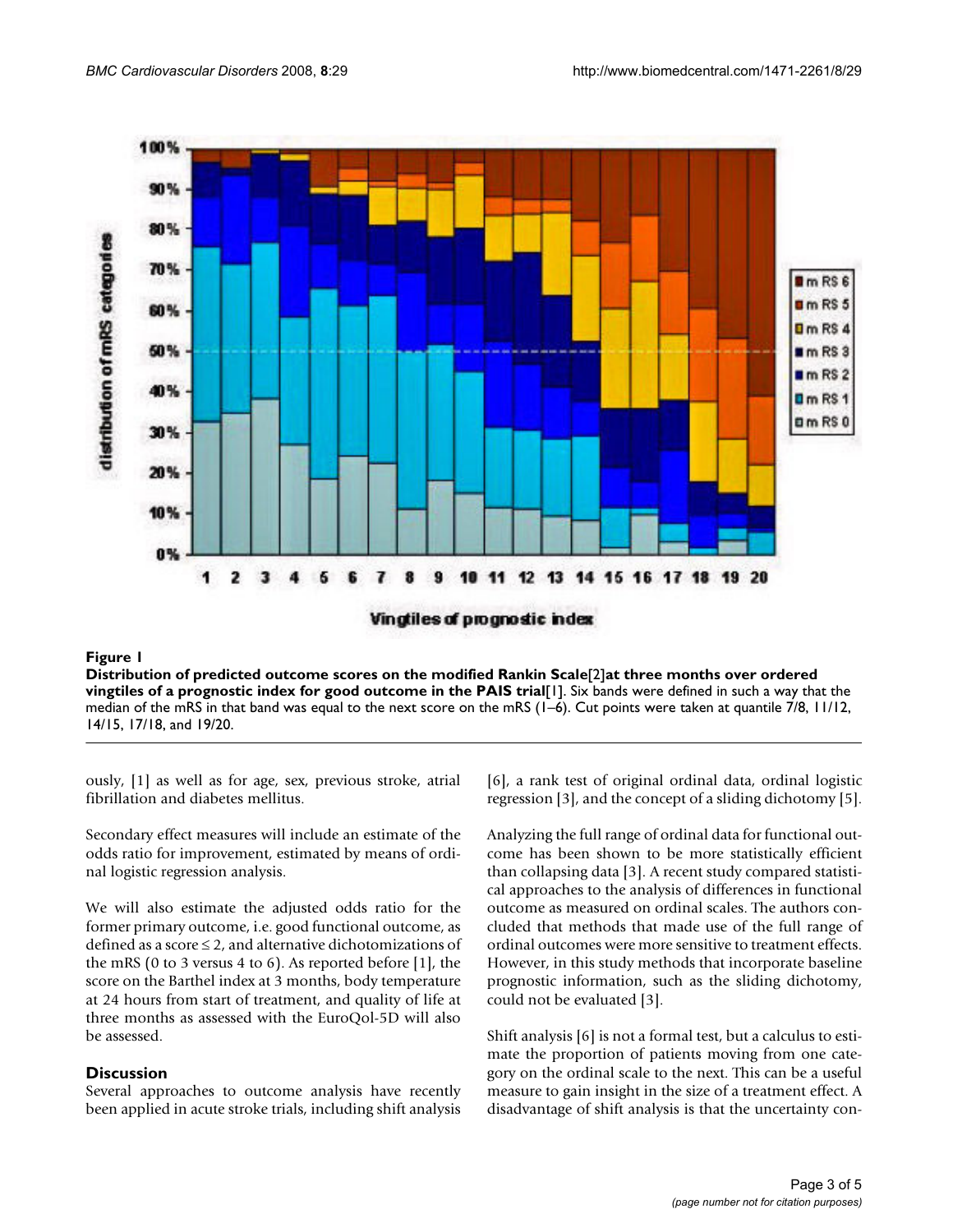cerning the effect estimate cannot be quantified, as in statistical effect estimation.

The term 'shift test' is used to designate the Mantel-Haenszel (CMH) test that compares two ordered outcome distributions after adjusting for one or more baseline variables. The test provides a p-value, but not an effect estimate. The Van Elteren variant of the test was employed in the analysis of the results of the GAIN trial [8] and in a post-hoc analysis of NINDS and ECASS-2 trials [9] Ordinal logistic regression was used to estimate an effect size with its corresponding 95% confidence interval.

Classic statistical methods to compare distributions on an ordinal scale require rank tests. Translation of the results of a rank test (a p-value) to an estimate of the treatment effect is not straightforward; this may be done either by shift analysis (with the aforementioned drawbacks) or by ordinal logistic regression. This analysis does not make use of the available baseline information. Ordinal logistic regression may be used to estimate treatment effects in studies with ordered outcomes. The relative risk of a transition is estimated as an odds ratio. An assumption is that any treatment effect is similar across outcome levels, i.e. the odds of moving from mRS level 3 to 2 are similar to the odds of moving from level 5 to 4. In the Optimizing Analysis of Stroke Trials (OAST) study, a study to assess which statistical approaches are most efficient in analyzing outcomes from stroke trials, the assumption of proportional odds was not met in 8 of the 55 datasets according to the authors, but they did not specify how they tested for this assumption [3]. Furthermore, this method might be inefficient when treatment effects cluster at one transition. When this approach was tested in a large dataset of patients with severe head injury, it did not perform better than the sliding dichotomy [5]. Effect estimates should be meaningful from a clinical point of view. In ordinal logistic regression, meaningful interpretation is hampered by the point that moving 1 category up on the mRS may have a different clinical interpretation when it concerns low mRS scores, compared to high mRS scores.

In our view, these are important arguments for not using ordinal regression in the *primary* outcome analysis.

An advantage of the sliding dichotomy approach is that it makes the least assumptions about the type of patients who will be included in the study, the type of outcome they will experience, and the treatment effect pattern the treatment strategy under study will exert. It provides a simple outcome measure that is relatively easy to interpret, i.e. the relative risk of improvement beyond the level that could be expected from baseline prognostic information [5]. To our opinion, this approach is to be preferred in the analysis of treatment effects employing the full

range of outcomes on the mRS. With the concept of sliding dichotomy, each individual patient's baseline prognosis is taken into account. This approach may be more relevant for clinical practice and may improve statistical power, as patients at the prognostic extremes have the potential to contribute to the estimation of the treatment effect.

An exact, parametric approach to sample size estimation for studies that make use of the sliding dichotomy approach for ordered categorical outcome variables is not available. Simulation studies of randomized clinical trials in traumatic brain injury that made use of the Glasgow Outcome Scale, [10] suggest that " substantial gains in statistical efficiency can be made". Either of these approaches along with adjustment for baseline covariates gave efficiency gains equivalent to reducing the required sample size by up to 50% [5,11].

We realize that this approach may also have disadvantages. Patients, care givers, and clinicians may consider the results of this way of analysis more difficult to interpret than collapsing data into a binary outcome. We wonder whether this is really the case. Taken at face value, a transition across the boundary between mRS 2 and mRS 3 does not tell us much at all about the real health benefit of a treatment, and a common odds ratio based on sliding dichotomy, may be in fact more informative for those who have grown accustomed to it.

# **Conclusion**

In summary, because of the drawbacks of dichotomization, the primary outcome analysis of the multicenter acute stroke trial PAIS has been changed from fixed dichotomy of the mRS to the sliding dichotomy analysis. It has been approved by the PAIS steering committee on April 1, 2008, before inclusion into the trial was completed. This approach may be more relevant for clinical practice and is expected to increase the efficiency of the trial by improving statistical power

# **Abbreviations**

NIHSS: National Institutes of Health Stroke Scale; mRS: modified Rankin Scale.

## **Competing interests**

The authors declare that they have no competing interests.

#### **Authors' contributions**

All authors contributed equally to this article.

### **Acknowledgements**

The PAIS investigators are listed in BMC 2005;5:24 [http://www.biomedcen](http://www.biomedcentral.com/1471-2261/5/24)  [tral.com/1471-2261/5/24](http://www.biomedcentral.com/1471-2261/5/24)

**Funding**